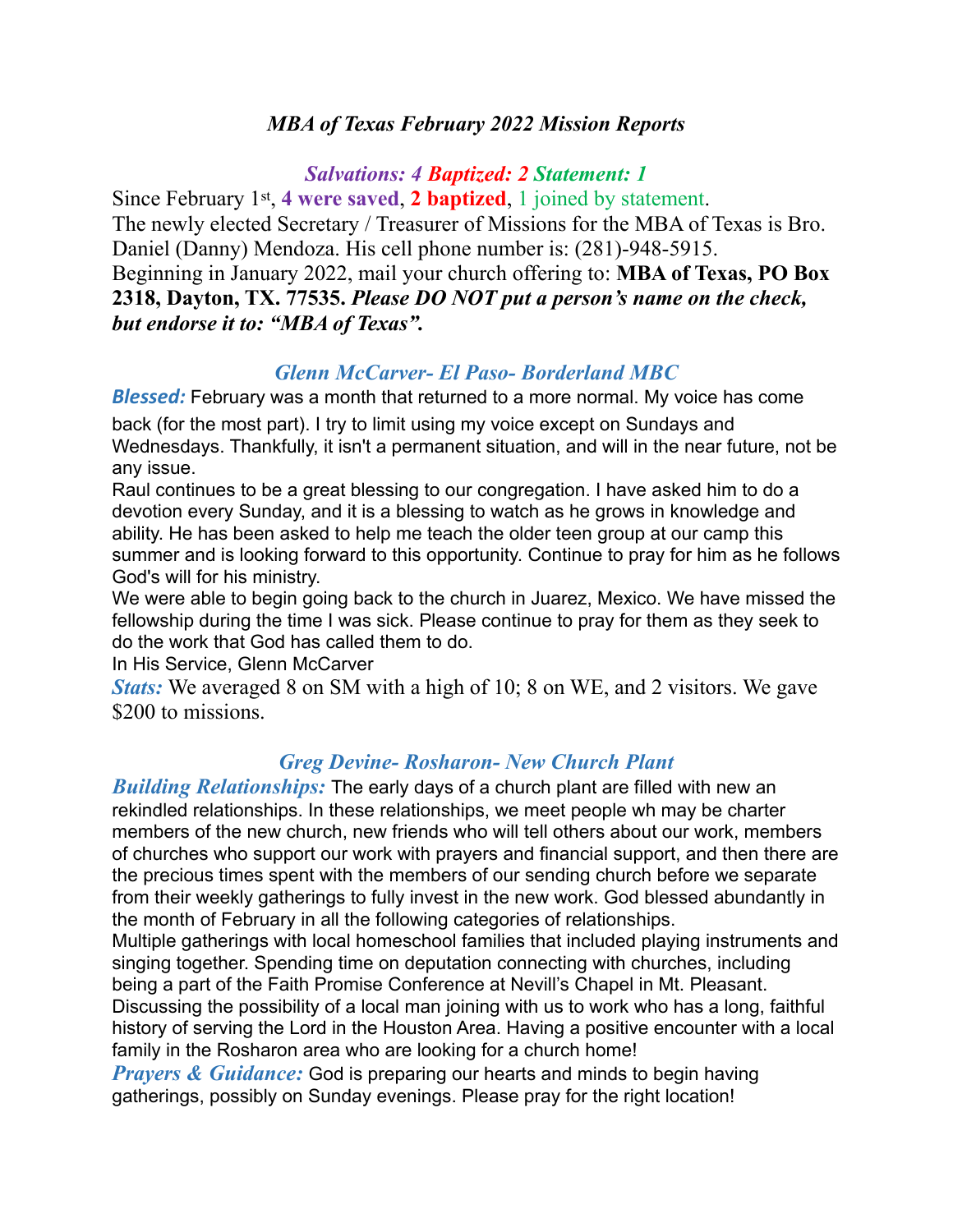## *Victor Rice- San Antonio- Shiloh MBC*

*Great Month!* The Month of February has been very blessed for Shiloh MBC. We were blessed to preach and present the work with Haven of Hope to the Missionary Baptist Church of San Antonio, (this was the Church that sent us out). My wife and I enjoyed the day and fellowship with the members we used to serve with when we were there. When we were there our son Brother Joseph was preaching for Shiloh and I received news that a young girl came forward and announced that she had accepted the Lord Jesus as her Savior. It was a blessing to see the Lord working on her. The same week our van for Haven of Hope was full and we had to turn some away due to no room. Mark felt bad about turning some away and we talked about how would God answer this problem. I have turned the ministry over to brother Mark who came from the shelter. We received news from MBC of San Antonio about a church in Arkansas that was giving away a 17-passenger van. We contacted Brother Tim of Holly Creek BC in Dierks, Arkansas. Brother Clyde, the pastor, called us that Sunday evening and said the church voted to give us the Van! We drove up the following week to pick it up!

 Our second Sunday morning service at the altar call a young mother of 4 came forward (the oldest daughter came forward last week), and accepted Jesus and requested Baptism. The church accepted them. On the third Sunday morning service we baptized the mother and daughter! So Exciting!

To top the day off we had a young man from China who came to the USA (adopted from an orphanage in 2017) came forward to asked how to pray to the Lord for Salvation. I shared how Jesus died on the cross and rose on the third day just for him as a sinner. Ethan in, broken English, called upon the Lord as a sinner, asking Jesus to forgive him and come into his life. God granted his prayer and he shared that he called his natural grandmother in China to tell her that he received Jesus Christ. He asked for a Bible, tracks and a Hymnal so he could send to his family in China. What a blessing!

 We close the report sharing that I had a right hip replacement, and tendon repair, the Lord took care of me through the surgery. Pray for me for healing as I cannot place weight for a month.

Brother Joseph and Brother Julio are taking charge of services for a couple weeks as the Lord gives me strength. We thank the Lord for the blessings and all the churches of the MBA of Texas

*Stats:* We averaged 29 in SS; 31 in MW, 15 in EW, and 17 on WE. Our offering was \$4,372.00 with \$1,200 paid on rent, and \$839.42 given to missions.

# *David Smith- Mansfield- Lifeline BC*

*Excited:* We are so excited to announce our Month Focus on Faith Promise Missions through March! Each Sunday in March we will have a different missionary speaker encouraging us in missions. The first Sunday speaker is Brant Lane, from Macedonian Missionary Service; Second Sunday is Charlie Ellison from Louisiana; third Sunday is Chase Reynolds; and the fourth Sunday is myself to wrap up our month of Missions with a commitment Sunday! Pray that we an raise mission funds to expand our missionary work in Bangladesh and around the world!

Our Five Acres has a buyer! We have a company that wants to buy our property for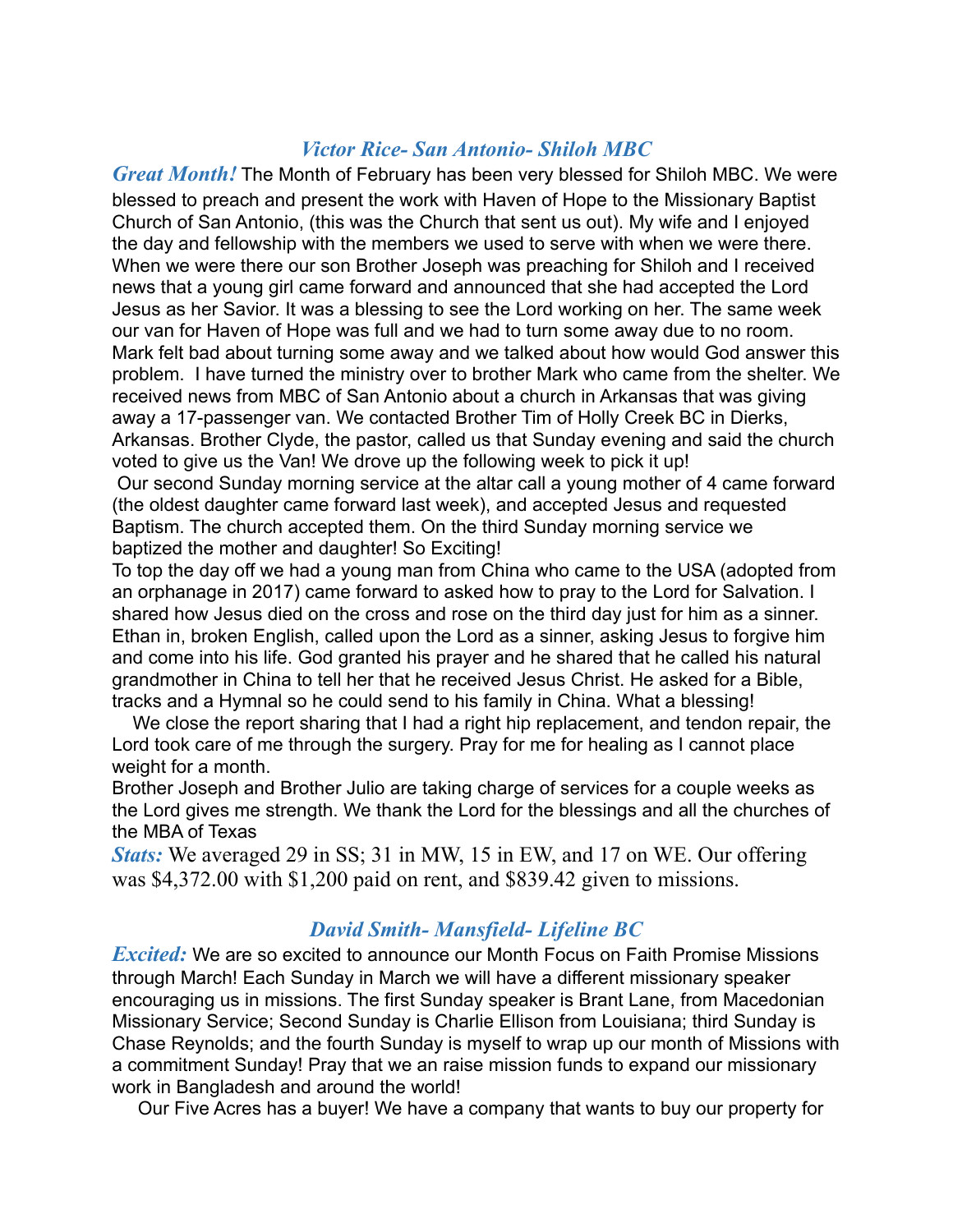\$550k! No real estate fees at all. It will be a month or so before the deal closes.

 Also, our Muslim outreach is ongoing as we build relationships with our neighbors that allows us to share Christ's love and forgiveness with them all!

*Stats:* We had **0 baptized**, with **0 saved**, and **0 joining by statement**. We averaged 18 in MW, and 11 in Small groups. Our offering was \$3, 458.15 with \$594.35 given to missions and \$725 paid on rent.

## *Larry Watson- Rockdale- Landmark MBC*

*Average:* What a great month we have had! The Lord keeps blessing here at Landmark! We have had 2 weeks with higher-than-average attendance and we have also had multiple returning visitors! We ended our month with a wonderful time of fellowship as Bro. Dan Mendoza, Sec./Treas of Texas Missions, and his wife, Mary, spent the weekend in Rockdale and worshipped with us! Bro Danny preached a heartstirring sermon in our morning services.

 Our church was greatly blessed financially this month. We are excited that this blessing will carry us further through our efforts to support missions!

*Revival:* We are officially one month away from the start of our Revival! If you are close to the Rockdale area, we would love for you to join us! March 27-30 @ 6:30 pm. Please pray for us during the coming months, that we may be willing to submit to the Lord's will, and see true revival!

*Stats:* We averaged 11 in SS; 18 in MW with a high of 24; 7 in EW; and 10 on WE. Given to Missions: \$3,520

#### *Joe Bozarth- Conroe- Fellowship BC*

*Steady:*. February was such a good month for us. Our attendance held steady on Sunday mornings. Brother Dan Mendoza, Secretary Treasurer for Texas State Missions, came on Sunday the 13th and we had great services. One young lady came forward and joined by profession of faith and will be baptized.

 It's been cold here and we are looking forward to the Spring and the chance to do some much needed visitation.

*Stats:* We averaged 19 in SS; 21 in MW; 13 in EW; and 8 on WE. Our offering was \$6,723 with \$697.40 given to missions.

#### *Steven Haney- Lubbock- Texas Tech MBSF Director*

*Moving Forward:* February was a great month for us! We averaged 7 in our Bible studies, went to a 4ore Golf here in Lubbock on a fellowship, had a random student stop by one of our Bible studies just because he heard us discussing scripture, and have had \$15,000 donated to our MBSF building fund which brings the total so far up to around \$35,000! God has been blessing and we are hoping to look for and put an offer on a house this summer once students move out and several of those rent houses go on the market! In our Bible studies, we have started going through "Bible contradictions". Our